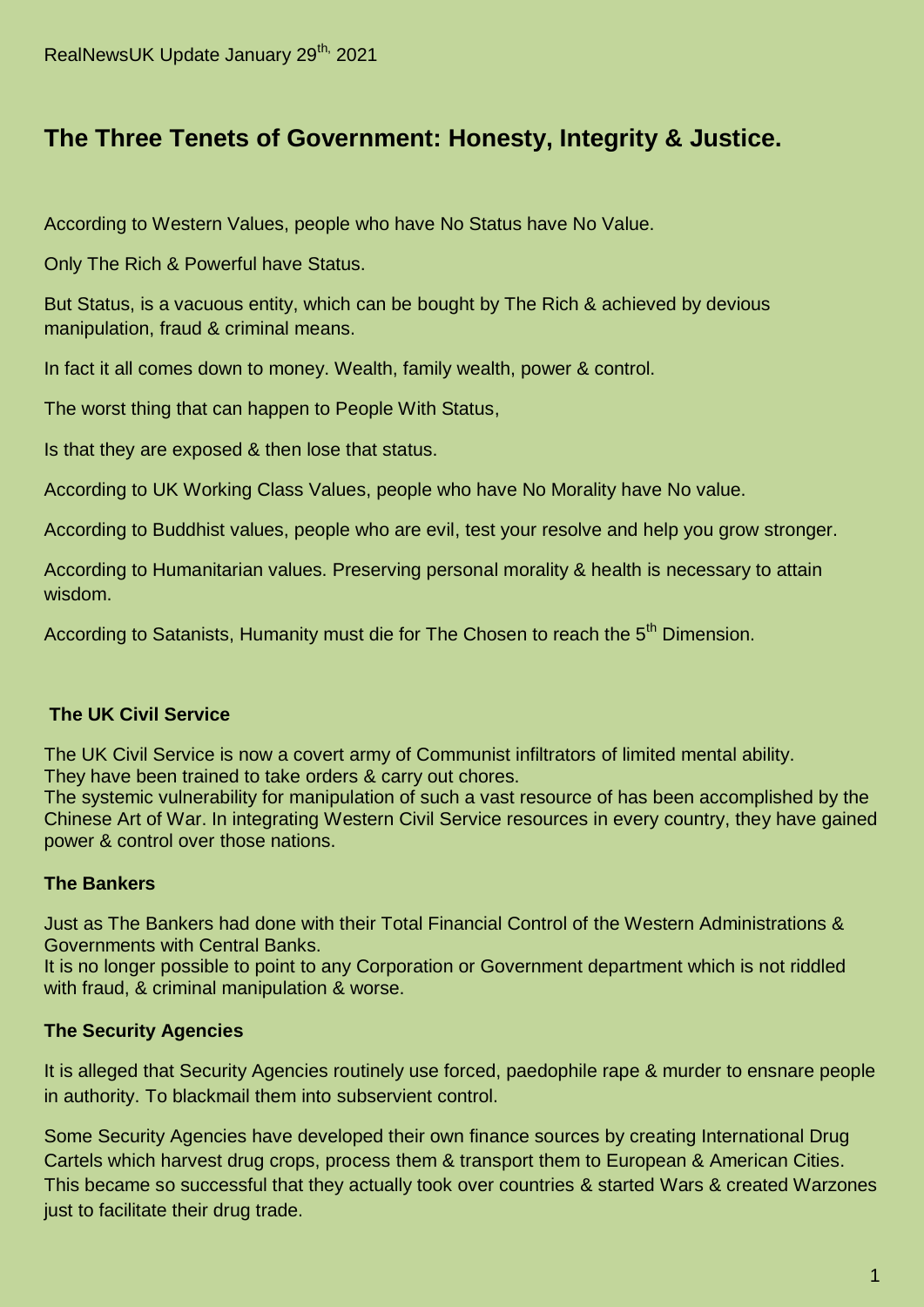They also ran child paedophile rings, Adrenochrome cartels, sex trafficking organisations & murderous black box rooms.

In fact the depths of human depravity which existed in these organisations, who supplied our elite Masters, stretches into Satanic Torture Rituals which are unspeakable.

### **The Westen Media**

The Western Media, although only having existed for seventy years has also been co-opted into the evil ways of brainwashing the masses, manipulating & controlling Governments.

## **NATO**

Respected Western National armies have all been beaten by the bribery & blackmail of it's Generals. Corporations run their own armies to subvert & protect their agendas. In fact every Hierarchy is now assumed to be a criminal Hierarchy.

### **The EU/China/USA Globalist Communist Destruction of Central Government**.

Bribed, Globalist converts set up Sanctuary Cities in all countries to finance bribery, corruption & divert Tax Streams to set up their power structure. (Carbon Tax, Climate Initiatives, 5G Control Grid, etc)

This drained Power from Central Governments & left them at the mercy of The Globalist Media, leaving a large Power & Control vaccum.

### **The Global Network of Corporate Control**

The Global Network of Corporate Control was one of these. Mostly Bankers who were already running Governments & Countries.

# **Big Tech**

The new kid on the block is the Computer Technology Sector. Only in existence to the general public since 1985?.

Now known as IT, Computer Systems or BigTech.

This includes the US Government/section financed Google, Facebook, Apple, Microsoft.etc.

Who have made World Governments & the human population totally dependent on them in such a short time.

Amazing to note that these Monoliths of power, the richest Corporations on the World Stock Markets, moved their allegiance & production, from the USA to China under the Obama regime.

### **Liberalism, Globalism, Communism, Satanism.**

Under the pretence of World Equality, Globalism has destroyed; World Governments & Administrations, manufacturing industries, populations & societies for profit.

# **The Military Industrial Complex**

It would be amiss to leave out The Military Industrial Complex. The Corporate Arms Industries who run their own mercenary armies. As with Big Tech they have benefited from computer system developments over the last few decades. This has allowed them universal control of armies & countries, with satellite based control systems. Their next goal - The World Wide 5G Radiation Grid, makes the Pentagon, Controlling The Human Domain thesus look like a walk in the park.